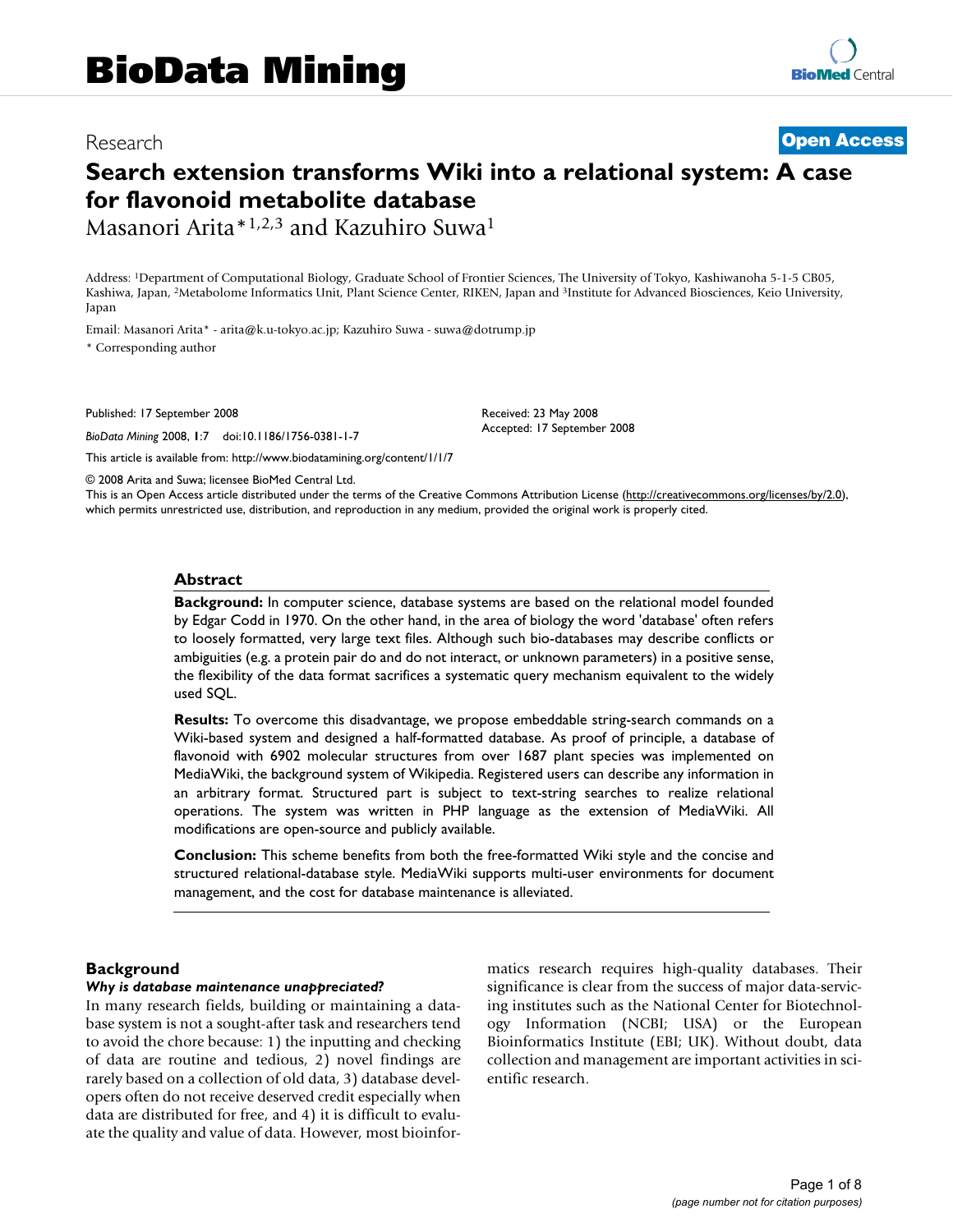## *Input, management, and query are the keys*

How can we promote the development and maintenance of high-quality databases? The key processes in data handling are the input, management, and query of data. The effort required for the first two activities can be significantly reduced by introducing a Wiki-based system. The Wikipedia, a web-based free encyclopaedia, for example, continues its rapid growth despite criticism by experts of 'lack of quality control' and 'vulnerability to website vandals' [1]. Its English version now boasts over 2 million articles followed by 0.7 and 0.6 million in German and French [2]. Still unsupported is flexibility in query mechanisms and presentation such as displaying customized statistics in a user-friendly way.

In the rapidly evolving frontiers of biology research, the development of flexible and systematic query mechanisms has not been pursued actively. Biological data and their formats often co-evolve; the definition of data type in a repository requires frequent, major updates. This is not compatible with the relational model proposed by E. Codd [3]. It has been the gold standard for data management for decades but the model requires fixation of database schema prior to data input. Currently, many biologists prefer using a spreadsheet such as Excel (Microsoft Corp., Seattle, WA, USA) or a simple text to organize their experimental results, and biology databases only provide full-text searches to access large-scale, unstructured text data. Ideally, a bio-database needs to serve as a searchable, digital laboratory notebook where users can efficiently organize and query data. As most Wiki systems only provide a collection of independent pages with weak query functions, we tested the possibility of installing a flexible query mechanism on a Wiki-based system. Here we propose an extension of MediaWiki that can emulate traditional database operations [4]. We demonstrate our idea with the molecular information on flavonoid, the major category of plant secondary metabolites.

This paper is organized as follows. The basic function and flexibility of MediaWiki are introduced in Methods section from a computer-science perspective. Using functionality, we introduce the implementation of the flavonoid database in Results section. The advantages of our approach and differences from other approaches are reviewed in Discussions. Readers are encouraged to access our website at <http://metabolomics.jp/>.

# **Methods**

# *Flavonoid data source*

Flavonoid is a class of plant secondary metabolites with a C6-C3-C6 skeleton derived from the phenylpropanoidacetate pathway [5]. This class serves not only as pigments but also as antioxidants, and as anti-inflammatory or anticancer agents. Under the name of polyphenols it has drawn much commercial attention [5]. We previously input and classified their molecular structures identified in various plant species [6,7]. Our structural classification assigns a 12-digit alpha-numeral to each structure and can reveal physico-chemical properties, modification patterns, and biosynthetic pathways from an evolutionary perspective. However, the efficient management of these data has remained a goal. As of September, 2008, the data consisted of 6902 flavonoid structures, 1687 plant species, and 4970 primary journal references reporting 19,788 metabolite-species relationships.

# *Basic functionality of MediaWiki: extension, template, and namespace*

In most Contents Management Systems, page contents are stored in a file system and their edit history is automatically maintained to manage version differences or to restore past edits. MediaWiki excels such systems in the following four characteristics. First, the entire system is built on a Relational Database (RDB). Each article, called a *page*, is separated into its title and body and stored in a single table in the background RDB (in our case, mySQL). Second, MediaWiki supports user-defined functions called *extension*. A system administrator can add extension programs written in PHP language and enhance MediaWiki functionality. By overwriting the source code, any modification can be applied through this option. For example, the **if-then** control command of a programming language has been implemented in MediaWiki as an extension [8]. Third, MediaWiki supports a term-rewriting system called *template*. The template mechanism itself is implemented as a special page that can be pasted into any other page by calling its page title. A template page can accept arguments; its function is similar to a function call of programming languages. Lastly, MediaWiki provides a classification scheme for pages called *namespace*. Each page belongs to a certain namespace which is displayed as a prefix of the page title. In the background RDB, each namespace is translated into an integer value assigned to each data tuple in the relation table. One major custom namespace is *Category*. Pages in this space are used to describe the semantic hierarchy, and all pages linking to a Category page are automatically sorted for display in the page. These functions are fully exercised in our database design. Hereafter, the words *extension, template*, and *namespace* carry the meaning described above.

# *Implemented functions to realize relational queries*

Text data managed by Wiki-based systems are inherently free-formatted. The fundamental operation for realizing any query is the full-text search. In our implementation, for efficiency, information for systematic searches must be described in tabular form with a special separator, "&&", at the head of each table element. Tabular data are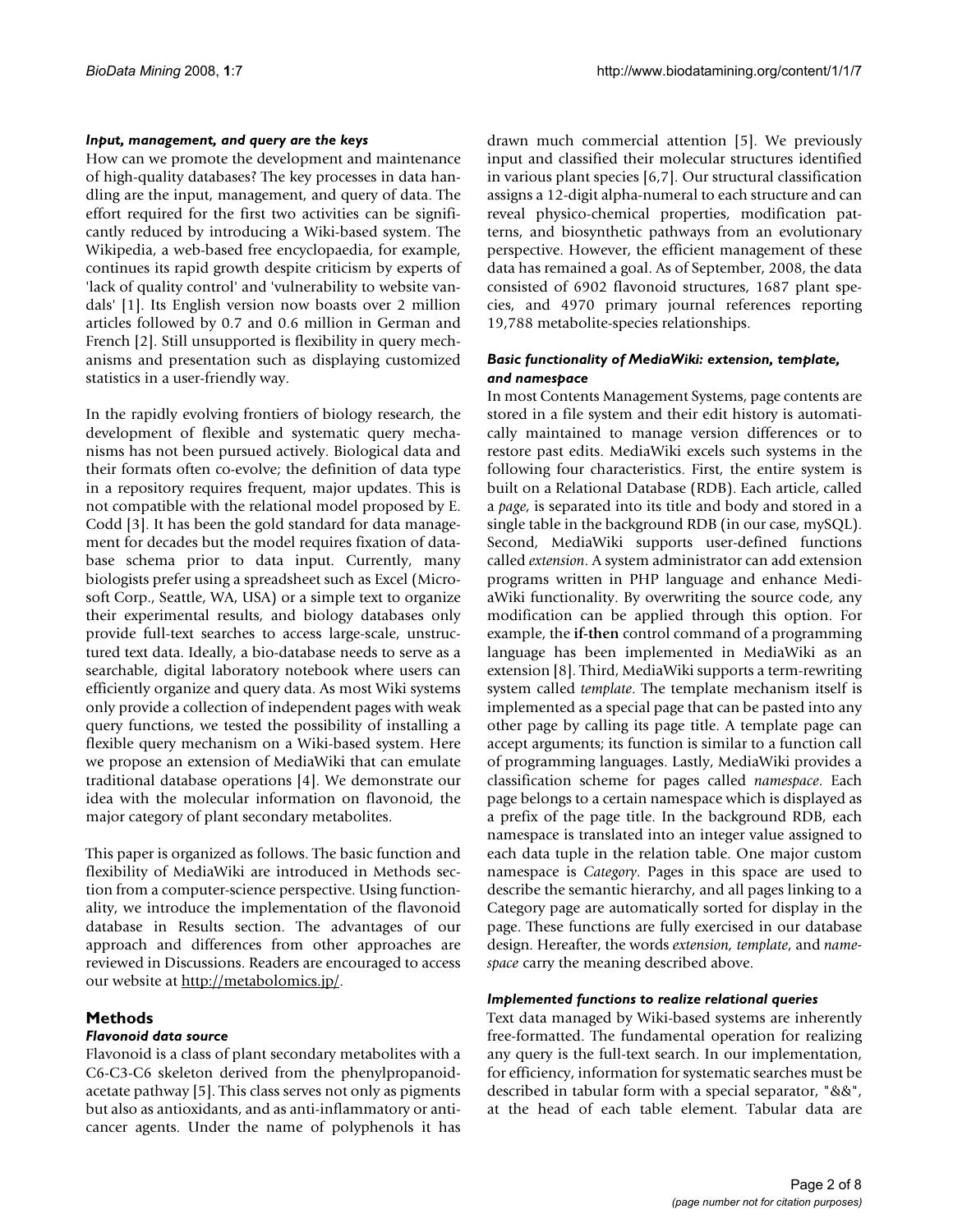searched and organized with the following new commands implemented as an extension on MediaWiki.

• {{#SearchTitle:arg1|arg2}}: The command lists all page titles that match the regular expression arg1 in namespace arg2. The returned titles are separated by &&.

• {{#SearchLine:arg1|arg2|arg3}}: The command lists all page lines that match the regular expression arg1 in the namespace arg2. An optional argument arg3 specifies a particular page title in the namespace. A page title is attached at the head of every detected line with a separator &&.

• {{#repeat:arg1|arg2|arg3}} The command repeats the application of the template titled arg1 that requires arg2 arguments (arg2 must be a positive integer) for the list of arguments arg3 separated by &&.

These commands are used to emulate two fundamental operators in the relational model: selection (extraction of rows from a relation table) and projection (extraction of columns from a relation table). Note that search results are labeled with page titles, which serve as the identifier of the relation table being searched. A join operation (merging two relation tables by associating a particular column common to both) is theoretically possible by repeating searches for all table elements; however, the computational cost is too high. In our implementation, such costly operations, including set operations, are delegated to the Lua embeddable programming language [9]. Lua is called by a special command #lua:arg1|arg2}}, where arg1 is the program body and arg2 is the input value passed to the standard input of the Lua interpreter. Lua process is invoked by visiting a page; its standard output is embedded where the command is written.

All newly implemented Wiki commands (around 40; most are the functions for string operations) are summarized on our website [10]. Their source codes are also available to reproduce our implementation on MediaWiki.

# *Data serialization: inputs and outputs*

The page contents of the database can be converted to XML data in MediaWiki; the initial construction and major modification of the contents, including data integration from multiple data sources, were operated in the XML format. In our initial database construction, a sample page for a single flavonoid compound was created and verified its XML format by serializing the page. Then other data were reformatted in the same XML style and were bulk input accordingly. Page update is possible either through a web browser or the OpenOffice Project, which recently announced the function to export Microsoft Office documents to MediaWiki [11].

# **Results**

# *Information tables for compounds, plant species, and references*

Our basic concept is to describe tabulated data in Wiki pages and to let all other operations such as formatting for visualization, obtaining statistics, or applying relational operators be done by the template mechanism and textstring searches. Information on pages is intended to be least redundant to maintain data integrity and to reduce input and update tasks. The translation scheme between the relational model and Wiki pages is shown in Figure 1A. Each relation table is represented by a single namespace and each data tuple (or a table-row) corresponds to one Wiki page. The separation by namespaces rather than page titles is superior for simpler page classification and management.

Different from traditional metabolite databases (e.g. Merck Index, Chemical Abstract Service), we prepared three relation tables that provide compounds, plant species, and references on an equal footing rather than assigning a compound ID as the sole primary key for all information (Figure 1B). The three-legged structure is derived from a focus on the metabolite-species relationship reported in literatures. Since a single reference may describe multiple metabolite-species relationships, the same literature information may be referred from multiple pages. To minimize redundancy, literature information is recorded only once in the *reference* namespace and necessary information is dynamically integrated by using string-search commands in the *compound* and *species* namespaces.

For example, a page for a compound displays information on plant species and references that is derived automatically from other pages or external resources. Using the 12 digit ID, each compound page is associated with a MOLformat (molecular structure) file from which structural information such as formula, exact mass, and average mass is obtained. The same is true for the *species* pages. The page title is a genus name from which the taxonomic hierarchy is derived. Such derivation is performed either by templates or by the embedded Lua programming language.

# *Case example: (+)-catechin*

The data page of catechin only includes the page title (12 digit ID), English names, and link information for other databases (Figure 2). The rest of the information and the display style are generated by the template mechanism. The page source is written as a labelled list of data, which is subsequently formatted into a table by the template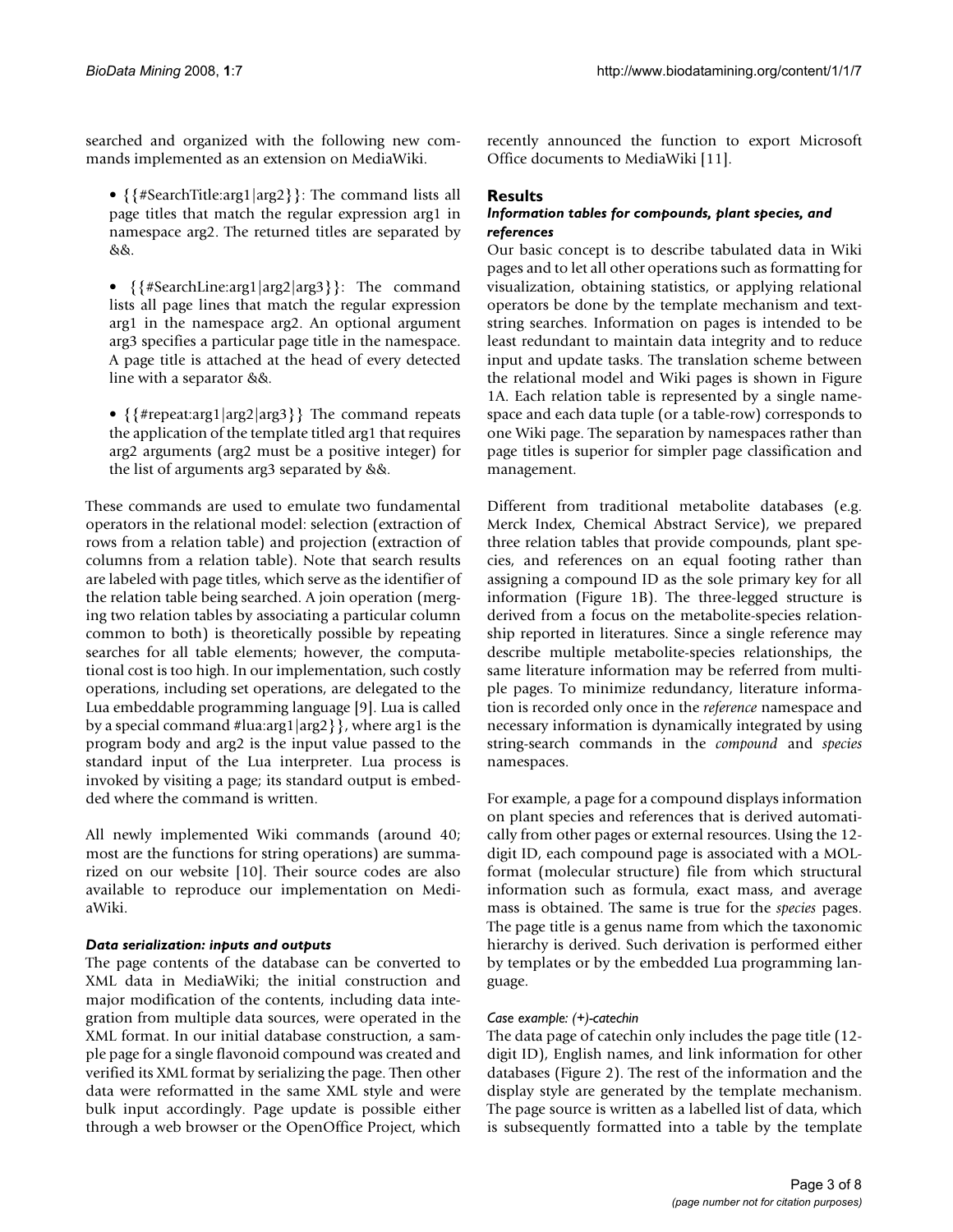

# **B.** Default namespace

| Metabolite key | mass |  |  |  |
|----------------|------|--|--|--|
| FL1            | 500  |  |  |  |
| FL2            | 510  |  |  |  |
| FL3            | 480  |  |  |  |
|                |      |  |  |  |
|                |      |  |  |  |
|                |      |  |  |  |

# **Namespace Reference**

| Ref. key     | Met.key Sp.key    |        |
|--------------|-------------------|--------|
| author1 etc. | FL <sub>1</sub> . | Allium |
| author2 etc. | FL2               | Allium |
| author3 etc. | FL3               | Oryza  |
|              |                   |        |
|              |                   |        |
|              |                   |        |

# Namespace **Species**

| Species key | name    |  |
|-------------|---------|--|
| Allium      | cepa    |  |
| Ananas      | como.   |  |
| Rosa        | hybrid. |  |
|             |         |  |
|             |         |  |
|             |         |  |

# Figure 1

**A) Correspondence between relation table in RDB and pages in MediaWiki;**. One tuple corresponds to one page whose title is the primary key. Together, pages in the same namespace constitute the original relation table. In Wiki pages, attributes are separated by user-defined separator symbols. In this example, && is the separator. B) Basic schema of flavonoid database; A table for reference information connects tables for metabolite and plant species. The link is used for Metabolite-Species table in Wiki pages.

mechanism. The fundamental difference between the original MediaWiki and our implementation is addressed below.

# *Page dependency and dynamic generation of page contents*

Page contents are dynamically generated from other page contents through text-string searches at the time of page browsing. The introduction of page dependency is a marked difference from previous Wiki-based systems in which, for example, modifications in one page do not affect other pages. In default MediaWiki, unless specially designed pages are prepared by system administrators, all pages are independent. The following case exemplifies the merits of our page dependency.

# *Case example: realization of metabolite-species table*

Metabolite-species information is recorded as a separatordelimited list of metabolite IDs and species names in the reference pages and is visualized as a foldable Wiki-table through the template mechanism. A superficially similar table can be viewed in the pages for compounds and plant species, but these are generated on demand from the information in the reference pages. For example, the list of plant species for a particular compound is obtained by a text-string search for its compound ID on all reference pages. An English name for each metabolite ID is likewise retrieved from the corresponding compound page by a dynamic text-string search.

Therefore, the Wiki-pages for compounds and plant species do not contain information of the table, but only the search commands for generation. An update on a reference page such as adding/removing a metabolite-species relationship will be automatically reflected on the corresponding pages for compounds and plant species. Since information is not duplicated, data management efforts are minimized.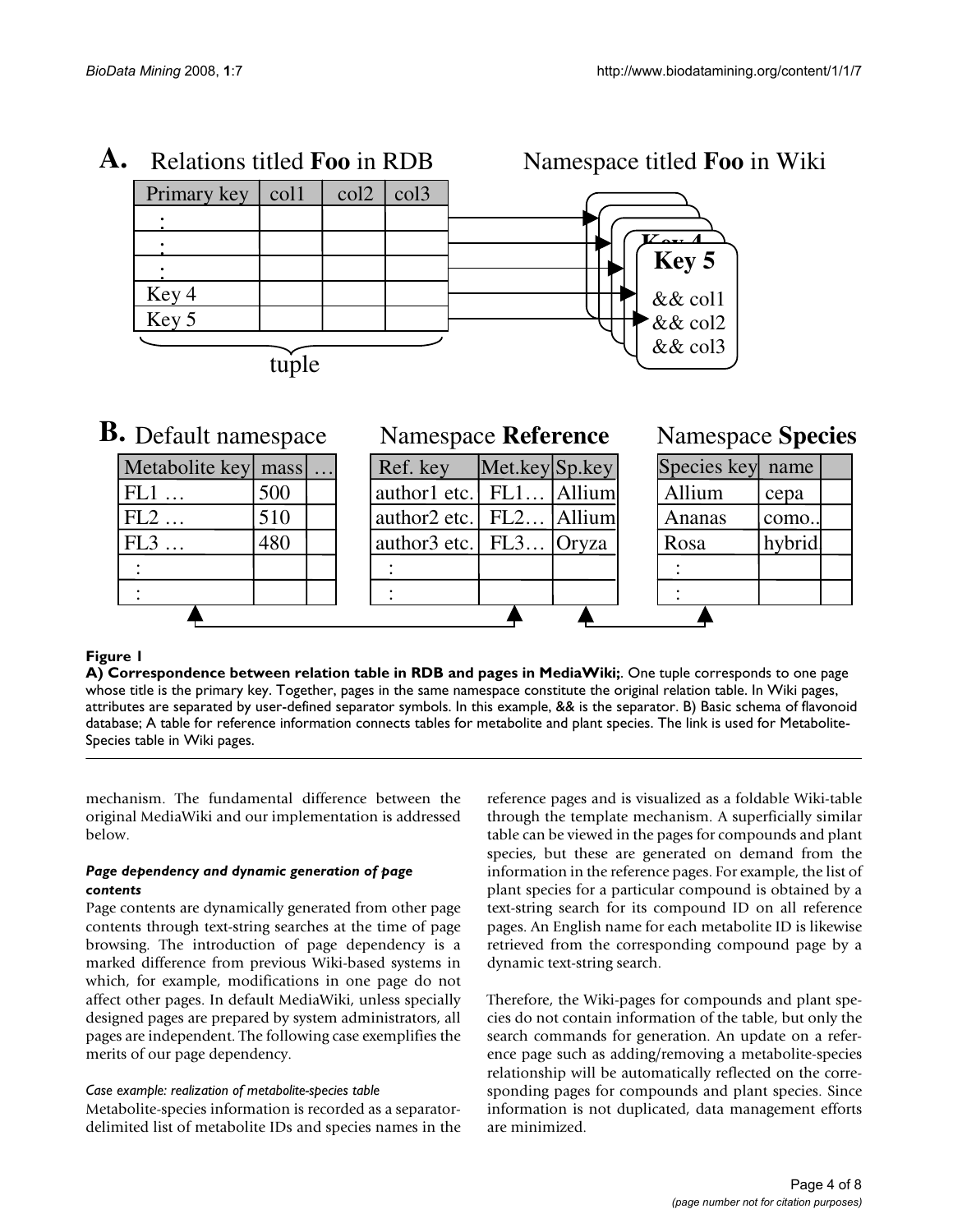

# Figure 2

**The molecule view of (+)-catechin;**. Red stars indicate information written on the Wiki page. Other information and formatting are provided by the templates. Users need not be aware of the software code in the background. The page is accessible at<http://metabolomics.jp/wiki/FL63ACNS0001>. Its source code is shown by clicking the 'View Source' tab. 1. Page title: The 12-digit ID describing the structural category of (+)-catechin. 2. Class hierarchy: This information and links are automatically generated from the ID and class information in other Wiki pages. 3. Molecular structure: This picture is generated from the MOL-format file on the server associated with this page. 4. Molecular information: These values are automatically generated from the MOL-format file.

A drawback is the cost of dynamic page generation. Since a single page may contain multiple full-text searches on all other pages, page generation may be slow especially for a summary or statistics page. Currently, our database contains over 30,000 pages (including edit logs), and we conservatively estimate 100,000 pages as the limit to run the database on the current DELL PowerEdge server (Intel Xeon5140 2.33 GHz DualCore, 8 GB memory).

# *Introduction of fully dependent pages*

As a natural extension of page dependency, we can let the system generate fully dependent pages. Pages for statistics,

indexes, or search summaries belong to this category. Traditional Wiki systems do not support such pages unless specially designed as built-in pages because they are devoid of original contents or titles. We prepared two types of fully dependent pages: those that are not necessarily saved, and those that should be saved and subject to page (or internet) searches. Examples of the former are different display styles of an identical page or volatile information that needs not be searched for. Examples of the latter are the index pages. To support both functionalities, the namespace "volatile" and "persist" were newly introduced.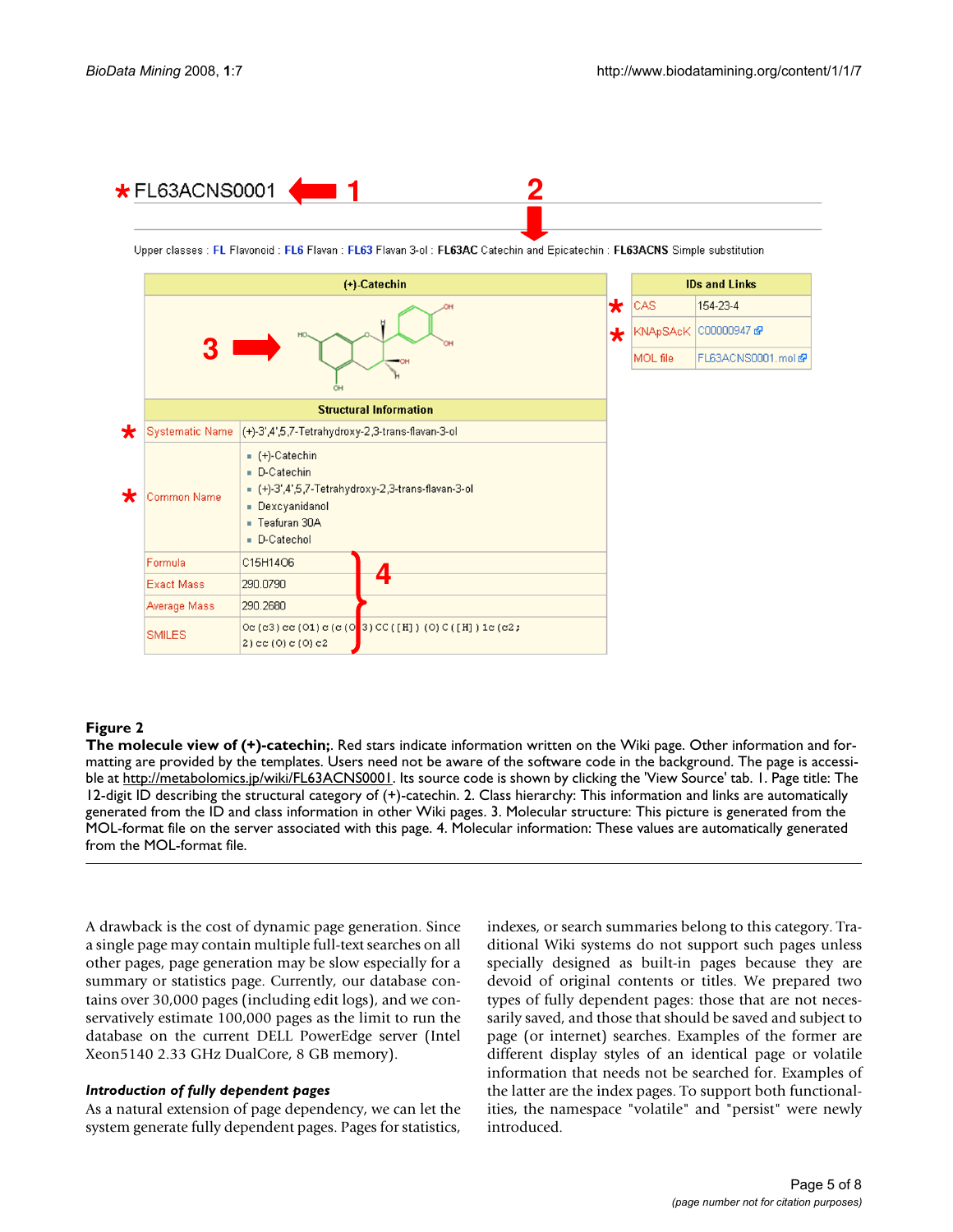Pages in the *volatile* namespace describe not data contents but function to process data. This resembles, but is clearly different from, the template mechanism. Whereas a template page is called from inside normal Wiki texts and its output is embedded where the template is called, a *volatile* page is linked from other pages with arguments and the processed output is shown as if it were the page contents of the called volatile page. Therefore, the page view may change for each access depending on the given arguments. Its function is the same as the widely used parameter passing mechanism through the http protocol (post/get method in CGI, or common gateway interface), except that any user can design such a page through Wiki.

# *Case example: author summary*

From more than 4500 article information, author statistics can be generated: for example the number of compounds reported by the author and the annual publication trend. Since the data are fully dependent on reference pages, the page for the author summary was placed in the *volatile* namespace. It accepts an author's name as a sole argument and generates statistics for the author's publications from all reference pages.

On the other hand, pages in the *persist* namespace initially contain nothing and the page contents are fully projected from other pages. While a page in *volatile* namespace offers function as its page body and receives arguments to be processed, a page in *persist* namespace receives both arguments and function body from other pages. Each time the contents are projected, the corresponding *persist* page retains the projected information so that the data are cashed and subjected to web searches.

# *Case example: molecular indexes*

Indexes of molecular names, molecular weights, or chemical formulas are indispensable information for largescale data collections. Index pages are fully dependent on other pages and should be automatically updated when molecules are added or deleted. Although a list of molecules may be displayed using the #SearchLine function (see Methods section) in *volatile* namespace, such a list cannot be utilized for further full-text searches because the list is not materialized as the page body. Therefore, the *persist* namespace is required to realize such fully dependent pages whose page sources list data rather than functions to generate lists. In our implementation, indexes of the exact mass, average mass, molecular name, and chemical formulas were prepared in the *persist* namespace.

# **Discussion**

# *Search commands alleviate administrators' load*

Traditional HTML-based systems including Wiki provide a collection of independent pages only. Therefore, it is difficult to obtain page summaries or identify discrepancies on pages even inside the same website. To acquire statistics, for example, users must rely on search engines, or administrators must prepare CGI-based functions to provide user-dependent views.

The installation of embeddable query commands alleviates, at least in part, these difficulties. It yields (fully) dependent pages; page statistics or indexes can be easily designed and maintained, provided that data pages are written in a uniform format. On Wiki-based systems, moreover, not only administrators but also users have the right to create such pages.

The introduction of embedded queries thus changes the way Wiki-based systems are used. It accelerates the exchange of information and reduces the cost of maintaining data integrity through appropriately designed, dependent pages. However, creating dependent pages requires understanding of MediaWiki system and additional programming skill (interested readers are encouraged to view page sources of our website). Thus, our contribution rather benefits advanced users that can write dependent (i.e. programmed) pages than the majority of end users.

# *Related Wiki-based systems*

Our implementation on MediaWiki for flavonoid data is a novel, though small-sized, prototype for *interdependent* web pages. There have been attempts to utilize Wiki-based systems for gene annotation or for the management of biological information [12-14]. However, embeddable queries are not supported, rendering it difficult to provide statistics or summary pages. A notable exception is BOWiki, which supports a reasoning engine for description logic and can introduce *n*-nary relationships among pages to manage ontology data [15]. In terms of search function, most Wiki-based systems either use the build-in, simple text search command, or install Google extension as in WikiPathways [16]. In both cases, search results are only listed in a custom page. To the authors' knowledge, no Wiki-based systems have supported embeddable search commands. As the scripting language, we chose Lua for its lightweight and simple design as an embeddable language.

# *Advances from MediaWiki*

MediaWiki supports streamlined page formatting through the so-called template mechanism. A tabulated list of data can be transformed into a uniform style by using this mechanism. Our implementation also extensively utilizes the function, but we additionally exploit the #repeat command so that the system can handle an arbitrary number of data records (see Methods section). In the original MediaWiki, only a fixed number of arguments are allowed for each template (or command) and there is no mecha-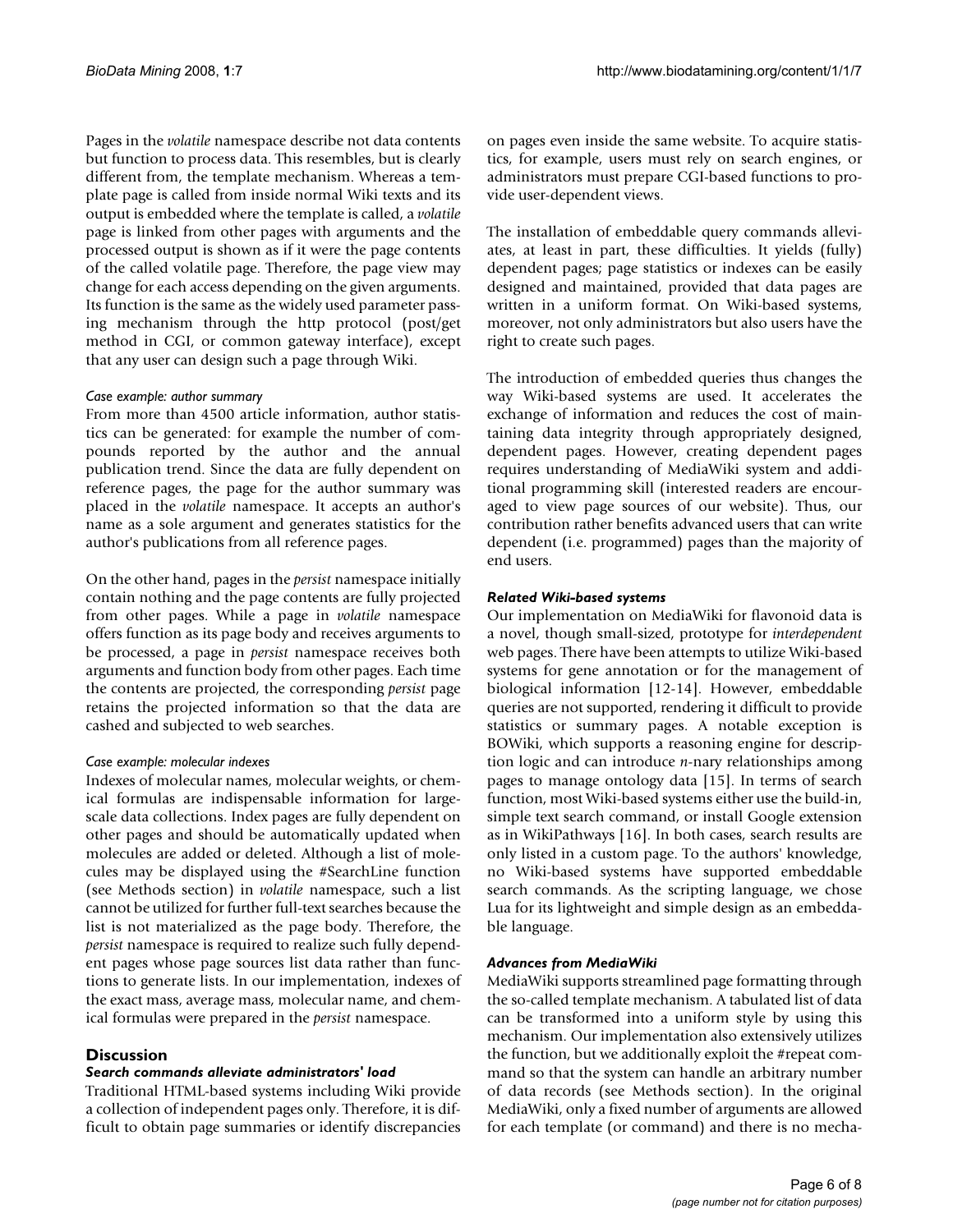nism to handle data of unknown size. Under this restriction, processing search results is impossible because the number of returned items is unpredictable. Thus, the introduction of loop- or control structures is the fundamental difference from MediaWiki and other Wiki-based systems. In other words, we allow users to write small computer programs inside Wiki pages, i.e., to realize document computing.

# *Placement of dependent information*

The existence of dependent pages raises the problem of data placement. In general, when page contents are generated from original data applied to a function, the result can be placed at the location of (1) the original data, (2) the function, or (3) elsewhere (Table 1): Case (1) is the template function on MediaWiki; a function in the *template* namespace is called by the original data and the result is embedded where the template name appears. Case (2) is a page in the *volatile* namespace; it resembles the http-based parameter passing in CGI in which users input arguments to show user-dependent views. Case (3) is a page in the *persist* namespace; it resembles the Resource description framework Site Summary (RSS) concept in which data-crawling software, called a feed reader, scans registered news-sites or web logs to obtain real-time news. Retrieved information may be cast as an independent web page elsewhere. A well-known example is Google News [17]. The difference from RSS is that a *persist* page is updated at the time of browsing, and its contents persist as if it were an independent page until the next update.

# *Security issues*

The embedding of the Lua programming language on MediaWiki made it possible to implement any program code (see Methods section). It was too powerful a function to suppress server attacks. To avoid denial-of-service (DOS) or other attacks through Lua, we closed its I/O function and restricted its running time to 10 seconds. A page-size quota was also set. Therefore, it became impossible to handle truly large-scale data (e.g. one million pages) on our system. However, this limitation is due to our system maintenance and is not a theoretical limitation (provided that we can use a high-performance computer as our server).

Since all pages are accessed through the http protocol, all pages are subject to web vandalism. Although the original MediaWiki supports a password-based edit restriction, this does not work for *volatile* and *persist* pages, which are updated only by visiting these pages. Although both types are fully dependent and can be easily reconstructed, vandalized *persist* pages may be cached by external web search engines (e.g. Google). To prevent this, in our current implementation all pages are password-protected, and *persist* pages are updated only through accesses by registered users.

# **Conclusion**

We proposed the introduction of embedded string-search commands on MediaWiki, and realized a half-formatted database system that can handle relational operations. The introduction of embedded string-searches created the notion of page dependency and document computing. Dependent pages are categorized into three types, each corresponding to standard Wiki pages, http-based parameter passing in CGI, and RSS-like pages. Thus, page dependency sorts out seemingly irrelevant web functionalities in a streamlined manner. The advantage is that any (registered) user can create such pages through a web browser.

Using these functionalities, a database of around 7,000 flavonoid molecules was implemented. On our system, the task of data input and maintenance was rendered easier and systematic queries became possible through a tabulated data format.

The introduction of embeddable search commands is theoretically possible for standard HTML with Java script. If searching against external servers were to be realized, the concept will change how we manage information on the web. Imagine a world where every user obtains a power to design and construct statistics pages as is done by Google: a world where construction of 'meta' knowledge becomes much easier. To accelerate information exchanges and to improve data integrity on the web, what is anticipated is a framework like our system for the entire internet.

#### **Table 1: Data placement policy of Wiki pages**

| Page type | Contents      | <b>Required data</b>               | Data placement  | Similar web facility |
|-----------|---------------|------------------------------------|-----------------|----------------------|
| Normal    | data          | N/A                                | this page       | <b>HTML</b>          |
| Template  | function body | function arguments                 | function caller | MediaWiki            |
| Volatile  | function body | function arguments                 | this page       | $CGI*$               |
| Persist   | N/A           | function body & function arguments | this page       | <b>RSS</b>           |

(\* ... http-based parameter passing; CGI ... common gateway interface; RSS ... resource description framework (RDF) site summary)